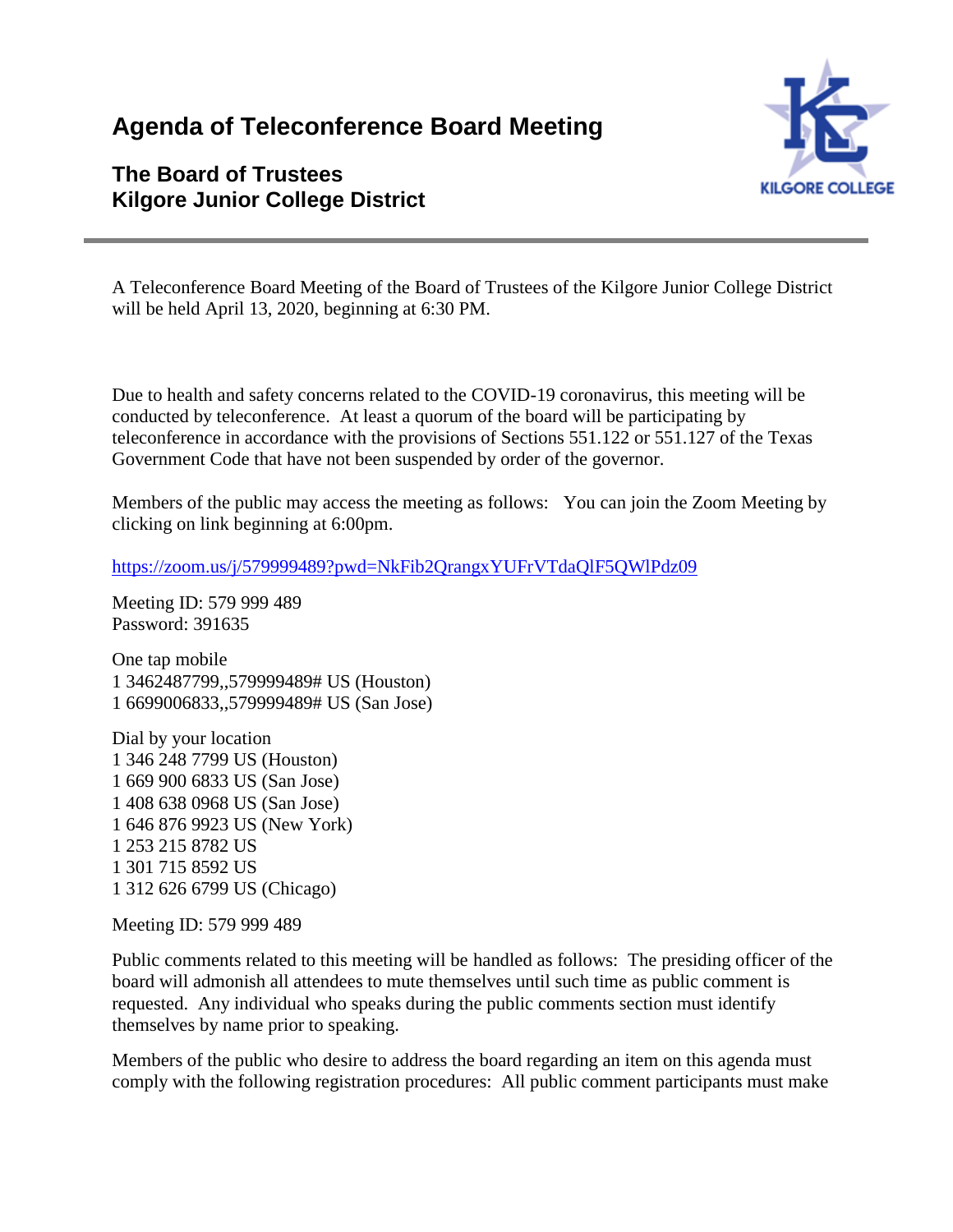themselves known, along with the subject and/or agenda item being addressed, through the teleconference before the start of the meeting.

The open portions of this meeting will be recorded and made available to the public on the Kilgore College website.

The subjects to be discussed or considered or upon which any formal action may be taken are listed below. Items do not have to be taken in the same order as shown on this meeting notice.

#### I. **CALL TO ORDER**

A. Suspended Open Meetings Act Laws Presenter: Joe Carrington

#### II. **PRESENTATIONS**

- A. Program Spotlight: Dual Credit Enrollment Analysis Presenter: Terry Booker
- B. Student Success Spotlight: Spring I Course Success Presenter: Dr. Staci Martin

#### III. **PUBLIC COMMENT**

#### IV. **CONSENT AGENDA**

Presenter: Joe Carrington

- A. To consider approving the minutes of the February 10, 2020 regular board meeting
- B. To consider approval of personnel items submitted as follows:

#### 1. **Recommendation to accept employee resignations as follows:**

- a. Chief Financial Officer, effective March 31, 2020 after one year and nine months of service
- b. Kinesiology Instructor & Head Women's Softball Coach, effective May 31, 2020 after eight years of service
- c. Graphics Designer & Campus Photographer, effective April 1, 2020 after three years and nine months of service
- d. Police Officer, effective April 6, 2020 after five years and six months of service

#### 2. **Recommendation to accept employee retirement as follows:**

- a. Auto Body Repair Technology Instructor, effective August 31, 2020 after eleven years and nine months of service
- 3. **Recommendation for renewal of faculty contracts as follows:**
	- a. Head Men's Basketball Coach and Kinesiology Instructor, based upon the approved faculty salary schedule for the period of June 1, 2020 - May 31, 2021
	- b. Head Women's Basketball Coach and Kinesiology Instructor, based upon the approved faculty salary schedule for the period of June 1, 2020 - May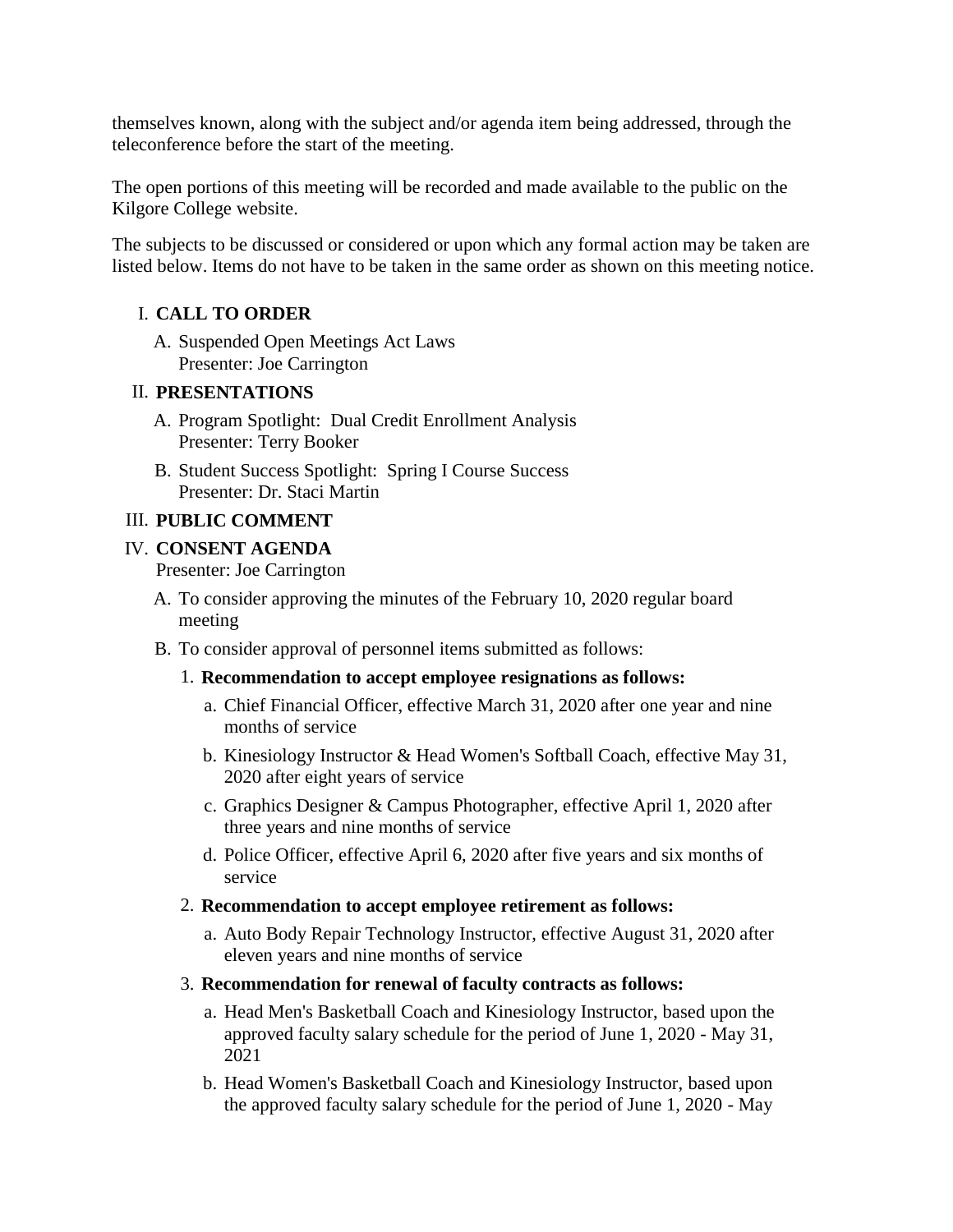31, 2021

- 4. **Recommendation to change employment as follows:**
	- a. Professional Support Assistant to Scholarship Coordinator, effective March 16, 2020
	- b. Controller to Interim CFO, effective April 1, 2020

#### 5. **Recommendation to adjust compensation as follows:**

- a. Procurement Services Manager, effective April 1, 2020
- C. To consider payment of legal fees.

#### V. **EXECUTIVE SESSION**

Adjournment to executive session pursuant to Texas Government Code Sections 551.071 - 551.084, the Open Meetings Act, for the following purposes:

PERSONNEL: (Government Code 551.074) Consideration of personnel matters including the appointment, employment, evaluation, reassignment, resignation, retirement, duties, discipline or dismissal of a public officer or employee.

LEGAL: (Government Code 551.071) Consultation with the Board's attorney to receive legal advice.

REAL ESTATE: (Government Code 551.072) To deliberate the purchase, exchange, lease, or value of real property if deliberation in a open meeting would have a detrimental effect on the board's position in negotiations with a third person.

#### VI. **BOARD COMMITTEE REPORTS & ACTION ITEMS**

A. Investment/Finance/Audit Committee - Larry Woodfin, Chair

- 1. ACTION ITEM: To consider granting the College President the authority to enter into contract negotiations with Aramark Corporation, a vendor who responded to a College issued RFP 2020-F5006, in order to provide food services for the College
- 2. ACTION ITEM: To consider a resolution amending authorized representatives for TexPool
- 3. INFORMATION ITEM: Financial Update
- 4. INFORMATION ITEM: Public Funds Investment Act (PFIA) Investment Report - Quarter 2
- 5. INFORMATION ITEM: Tax Abatement Certificates of Compliance Presenter: Amanda Nobles and Jana Russell, KEDC
- B. Policy & Personnel Committee Lon Ford, Chair
	- 1. ACTION ITEM: To consider approval of policies
		- a. Compensation Policy
		- b. Naming Gifts Policy
		- c. Text Messaging Records Retention Policy